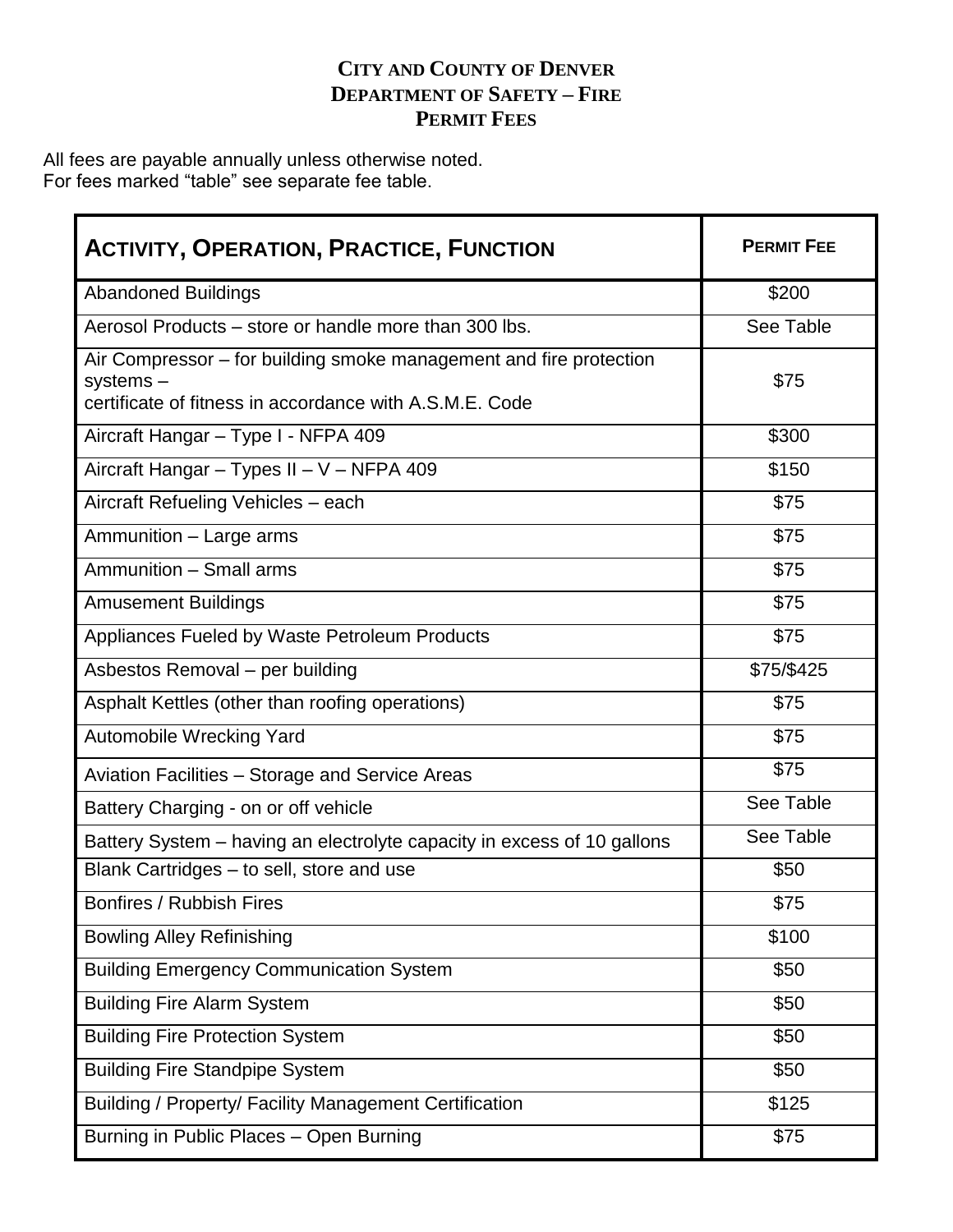| <b>ACTIVITY, OPERATION, PRACTICE, FUNCTION</b>                                                                                                                                                                             | <b>PERMIT FEE</b> |
|----------------------------------------------------------------------------------------------------------------------------------------------------------------------------------------------------------------------------|-------------------|
| Candles and Open Flames in Assembly Areas – one time \$50;<br>annual permit \$175                                                                                                                                          | \$50/\$175        |
| Canopies – having an area of 401-1999 square feet                                                                                                                                                                          | \$75              |
| Canopies – having an area of 2000-9999 square feet                                                                                                                                                                         | \$125             |
| Canopies – having an area of 10,000 square feet or greater                                                                                                                                                                 | \$250             |
| Carnivals and Fairs - for event only; event coordinator responsible for<br>permit – single event \$75 plus \$20 for each additional item; annual permit<br>\$200;<br>vendors responsible for individual permits for booths | \$75/\$200        |
| Cellular/Wireless Telephone Signal Repeater Sites                                                                                                                                                                          | \$125             |
| Cellulose Nitrate – store, handle, use display                                                                                                                                                                             | See Table         |
| Cellulose Nitrate Film – store, handle, use, display                                                                                                                                                                       | See Table         |
| \$125<br>Certification - Building / Property / Facility Management                                                                                                                                                         |                   |
| Certification – Construction Fire Safety Officer (Includes point-of-contact<br>relative to permits)                                                                                                                        | \$125             |
| Chemical Tanks / Cryogenic Towers - install / modify                                                                                                                                                                       | \$125             |
| Chemical Tanks / Cryogenic Towers - remove / abandon                                                                                                                                                                       | \$125             |
| \$100<br>Chili Roaster – Tent/canopy > 200 sq. ft. < 400 square feet                                                                                                                                                       |                   |
| \$125<br>Chili Roaster - Tent/canopy > 400 square feet                                                                                                                                                                     |                   |
| Chili Roaster - Roaster and LPG (300 lb. maximum)                                                                                                                                                                          | See Table         |
| Combustible Fiber - store / handle                                                                                                                                                                                         | See Table         |
| Combustible Material Storage - more than 2,500 cubic feet                                                                                                                                                                  | \$125             |
| Commercial Rubbish - handling operation                                                                                                                                                                                    | \$125             |
| Compressed Gas (not LPG) - store, handle, use                                                                                                                                                                              | See Table         |
| Compressed Gas System Installation (per system)                                                                                                                                                                            | \$75              |
| Compressed Natural Gas (CNG) - install, modify, remove, store                                                                                                                                                              | See Table         |
| Confined Space - Special Conditional Permit (annual permit)                                                                                                                                                                | \$300             |
| Covered Mall Buildings (See Mall, Covered)                                                                                                                                                                                 | \$125             |
| Cryogen - store, use, handle                                                                                                                                                                                               | See Table         |
| <b>Cutting and Welding (See Hot Work Operations)</b>                                                                                                                                                                       | \$75/\$425        |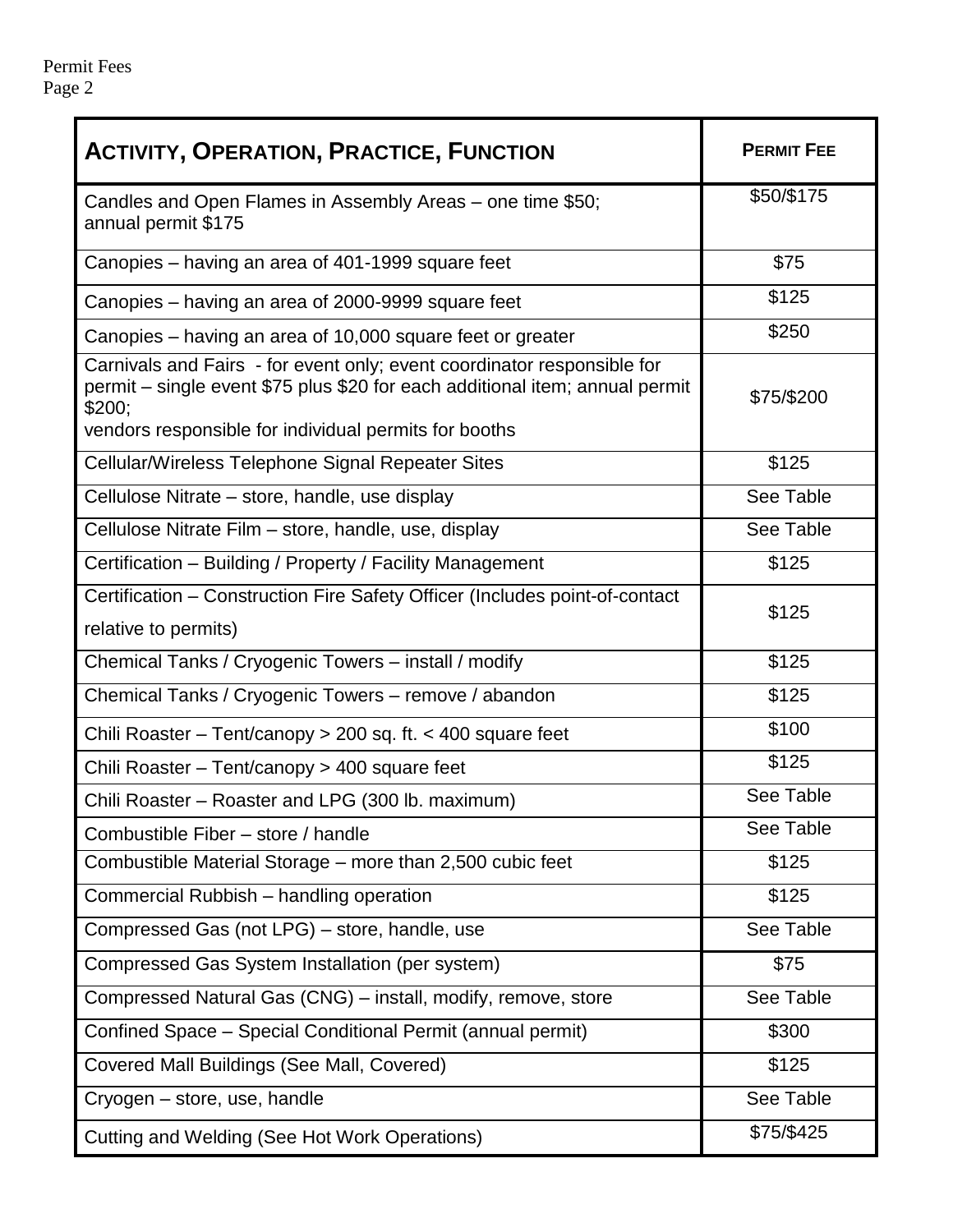| <b>ACTIVITY, OPERATION, PRACTICE, FUNCTION</b>                                                                                       | <b>PERMIT FEE</b>                                                                           |
|--------------------------------------------------------------------------------------------------------------------------------------|---------------------------------------------------------------------------------------------|
| Demolition by Explosives                                                                                                             | See Table                                                                                   |
| Dry Cleaning Plants (Over 10 gal. Flammable/combustible liquid)                                                                      | \$100                                                                                       |
| Dust-producing Operations (excluding woodworking)                                                                                    | \$125                                                                                       |
| Equipment Testing - Fire Alarm Systems (smoke detector, horn/strobe,<br>etc.) – Annual permit (does not include overtime costs)      | 0-100 devices \$200<br>Each additional 50<br>devices or fraction<br>thereof \$100           |
| Equipment Testing – Fire Protection Systems (sprinkler head, flow<br>switch, etc.) – Annual permit (does not include overtime costs) | 0-100 devices \$125<br>Each additional 100<br>devices or fraction<br>thereof \$75           |
| Equipment Testing - Smoke Management Systems - Annual permit<br>(does not include overtime costs)                                    | 0-10 floors \$125<br>11-20 floors \$200<br>21-30 floors \$250<br>40 or more floors<br>\$325 |
| Equipment Testing - Standpipe Systems - Annual permit (does<br>not include overtime costs)                                           | \$125 per system                                                                            |
| <b>Exhibits and Trade Shows</b>                                                                                                      | \$75                                                                                        |
| <b>Explosive / Blasting Agents</b>                                                                                                   | See Table                                                                                   |
| <b>Failure to Obtain a Permit</b>                                                                                                    | Double Fee                                                                                  |
| File Search - Fire Prevention / Hazardous Material - Amendment packet<br>$-$ \$25                                                    | \$20 plus<br>\$1.00 per sheet                                                               |
| File Search - Fire Investigation - Video -\$50                                                                                       | \$20 plus \$2 per<br>copy, \$3 per color<br>copy                                            |
| Fire Alarm Signal Delay Equipment - annual                                                                                           | \$200                                                                                       |
| Fire Department Fire Alarm Radio Transmitter (Wireless Denver Fire<br>Department Radio Box)                                          | \$75                                                                                        |
| Fire Hydrants and Valves (Private)                                                                                                   | \$125                                                                                       |
| Fire Protection System Maintenance – certificate issued to qualified<br>person for maintenance                                       | \$75                                                                                        |
| Fire Pumps and Related Equipment – Inspection and testing                                                                            | \$125                                                                                       |
| <b>Fire Watch</b>                                                                                                                    | \$100/\$425                                                                                 |
| Fireworks / Pyrotechnics                                                                                                             | See Table                                                                                   |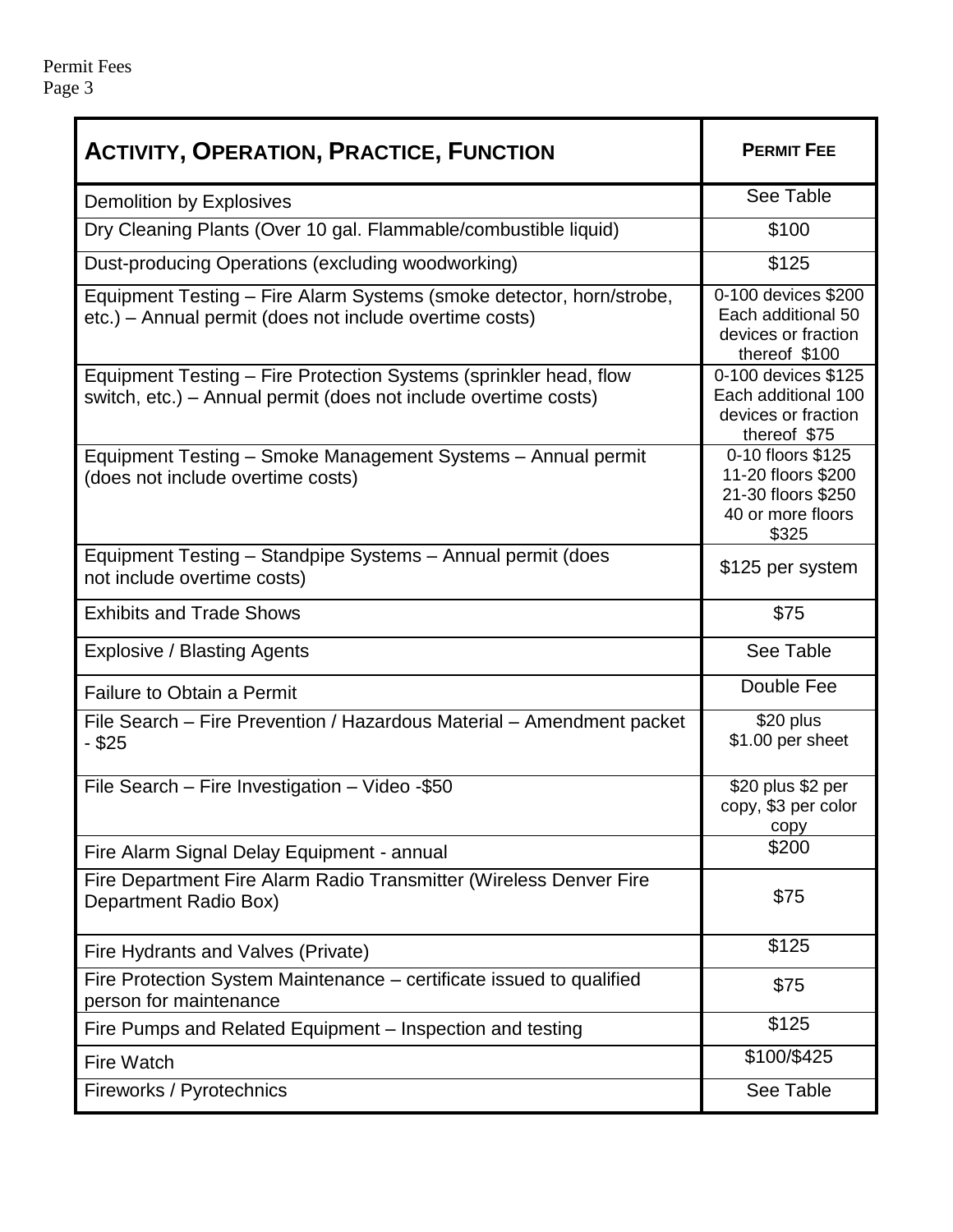| <b>ACTIVITY, OPERATION, PRACTICE, FUNCTION</b>                                                                               | <b>PERMIT FEE</b>                                                                                              |
|------------------------------------------------------------------------------------------------------------------------------|----------------------------------------------------------------------------------------------------------------|
| Flammable or Combustible Liquids - store, use, handle                                                                        | See Table                                                                                                      |
| Flammable/Combustible fuel tanker vehicles                                                                                   | \$75                                                                                                           |
| Floor Cleaning (Using 3A combustible liquids) – One address,<br>one location, one time                                       | \$75                                                                                                           |
| Floor Cleaning (Using 3A combustible liquids) – (annual permit)                                                              | \$125                                                                                                          |
| Floor Cleaning (Using 3A combustible liquids) - Annual, multiple sites                                                       | \$425                                                                                                          |
| Floor Finishing - exceeding 350 sq. ft. using Class I or Class II liquids                                                    | \$75                                                                                                           |
| Fruit and Crop Ripening                                                                                                      | \$100                                                                                                          |
| Fumigation / Thermal Insecticidal Fogging (one location / one time)                                                          | \$75                                                                                                           |
| Fumigation / Thermal Insecticidal Fogging (annual / multiple locations)                                                      | \$425                                                                                                          |
| Garages – motor vehicle repair (not including compressed gas,<br>combustible/flammable liquids, hot work)                    | \$100                                                                                                          |
| Generator - Emergency / Fire Pump - Diesel Fuel Tank System (per<br>tank) (integral day tank, remote day tank and main tank) | \$125                                                                                                          |
| Generator - Optional Standby / Natural Gas or Diesel<br>\$125                                                                |                                                                                                                |
| <b>Halogenated Agent Systems</b>                                                                                             | See Table                                                                                                      |
| <b>Halogenated Agent Extinguishers</b>                                                                                       | \$25                                                                                                           |
| Halogenated Hydrocarbons                                                                                                     | See Table                                                                                                      |
| Hazardous Materials - store, use, handle                                                                                     | See Table                                                                                                      |
| Hazardous Materials Inventory Statement Plan Review - Small                                                                  | \$50                                                                                                           |
| Hazardous Materials Inventory Statement Plan Review - Large                                                                  | \$100                                                                                                          |
| Hazardous Production Materials (for Haz Mat fees, see Table)                                                                 | \$125                                                                                                          |
| Hazardous Waste Generator (no exceptions)                                                                                    | Used oil only \$75;<br>100 lbs./yr or less<br>\$125;<br>101 lbs.-5 tons/yr<br>\$250;<br>More than 5 tons \$375 |
| Hazardous Waste Generator Contingency Plan Review                                                                            | \$75                                                                                                           |
| <b>Heliports and Helistops</b>                                                                                               | \$125                                                                                                          |
| High-Piled Storage - exceeding 500 sq. ft.                                                                                   | \$125                                                                                                          |
| Holiday Decorations in Public Assembly Occupancies                                                                           | \$50                                                                                                           |
| Hot Work Operations – including welding and cutting (per site)                                                               | \$75/\$425                                                                                                     |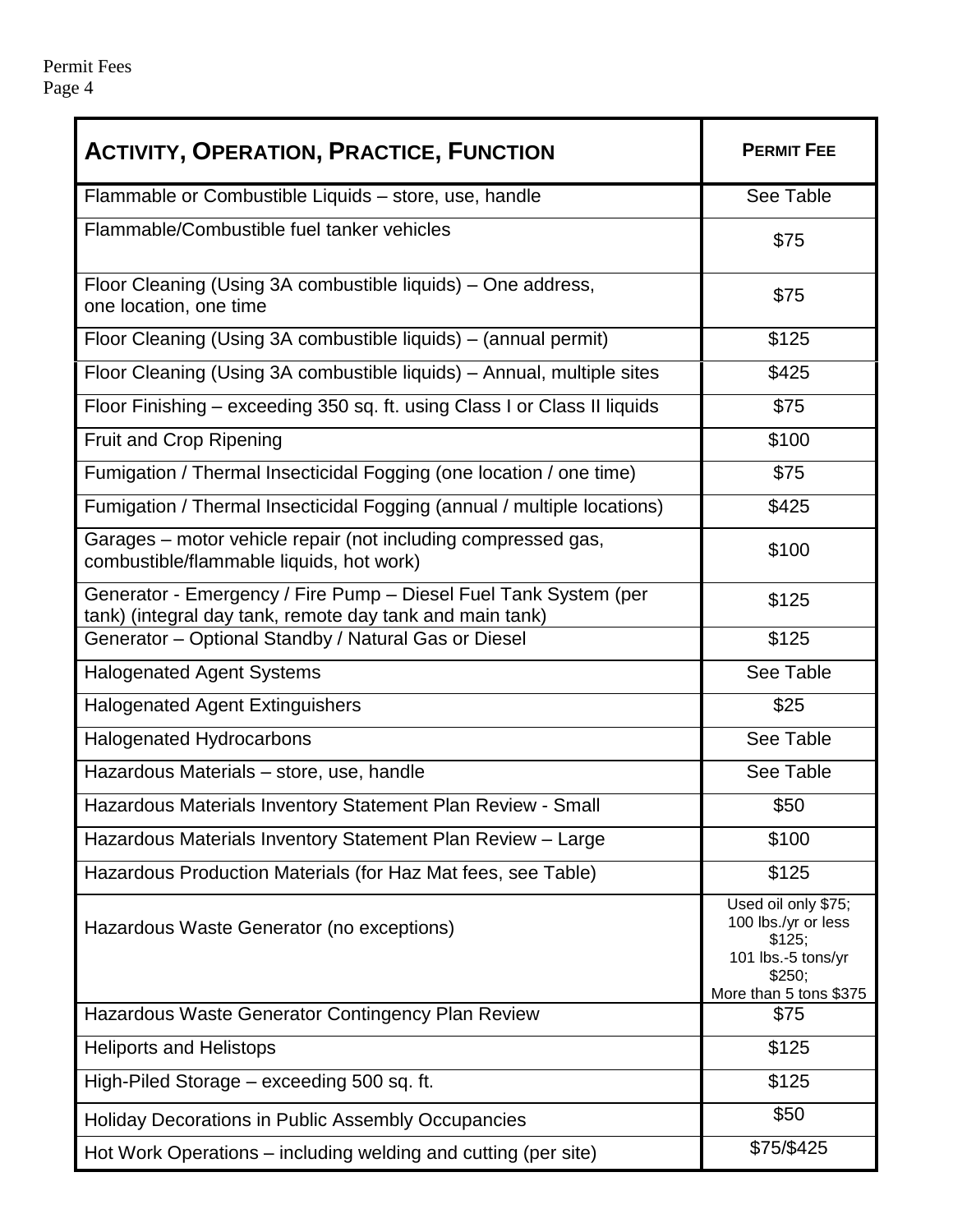| <b>ACTIVITY, OPERATION, PRACTICE, FUNCTION</b>                                                                                | <b>PERMIT FEE</b>        |
|-------------------------------------------------------------------------------------------------------------------------------|--------------------------|
| Hypergolic Materials – any amount                                                                                             | See Table                |
| Industrial Trucks - each - per NFPA Pamphlet 505                                                                              | \$75                     |
| Insecticides/Pesticides/Fumigants - to apply                                                                                  | \$75/\$400               |
| Insecticides/Pesticides/Fumigants - to apply, sell and manufacture                                                            | See Table                |
| <b>Interim Permit</b>                                                                                                         | \$125                    |
| Interior Fire Alarm System Maintenance - certificate issued to<br>qualified person for maintenance                            | \$75                     |
| Laboratories – to store and use hazardous and flammable substances                                                            | See Table                |
| Limited Fueling and other fuel transport operations (per vehicle)                                                             | \$75                     |
| Liquefied Chlorine – to store, use, sell and transport                                                                        | See Table                |
| LPG - annual filling or exchange (amount of gas calculated/assessed<br>separately)                                            | \$75 per tank or<br>cage |
| LPG - install, modify, remove any container or system / storage<br>quantities                                                 | \$125                    |
| LPG - operate / maintain any container or system / storage quantities                                                         | See Table                |
| LPG – limited operations / construction sites                                                                                 | See Table                |
| $LPG$ – roofing operation                                                                                                     | \$75/\$425               |
| LPG - operation of cargo tankers that transport LP-Gas                                                                        | \$75 per tanker          |
| Liquid or Gas-fueled Vehicles or Equipment in Assembly Buildings (per<br>vehicle)                                             | \$75                     |
| Lubricating Oils – to transport or use at construction sites – over 100<br>gallons                                            | \$50                     |
| Lumber Yards - storage or processing of lumber exceeding 100,000<br>board feet (8,333 ft <sup>3</sup> ) (236 m <sup>3</sup> ) | \$200                    |
| Magnesium - store, use, handle                                                                                                | See Table                |
| Mall, Covered - See Covered Mall                                                                                              | \$125                    |
| Marijuana Occupancy Operations (Processes, Husbandry, Dispensary)                                                             | \$125                    |
| Matches - bulk storage                                                                                                        | \$125                    |
| Medical Gas Systems (per system)                                                                                              | See Table                |
| Motor Fuel Storage Systems, Certification to install, test, alter, repair or<br>remove equipment                              | \$75                     |
| Motorcycle Vehicle Repair Shops                                                                                               | \$75                     |
| <b>Nitrous Oxide-piped Systems</b>                                                                                            | \$50                     |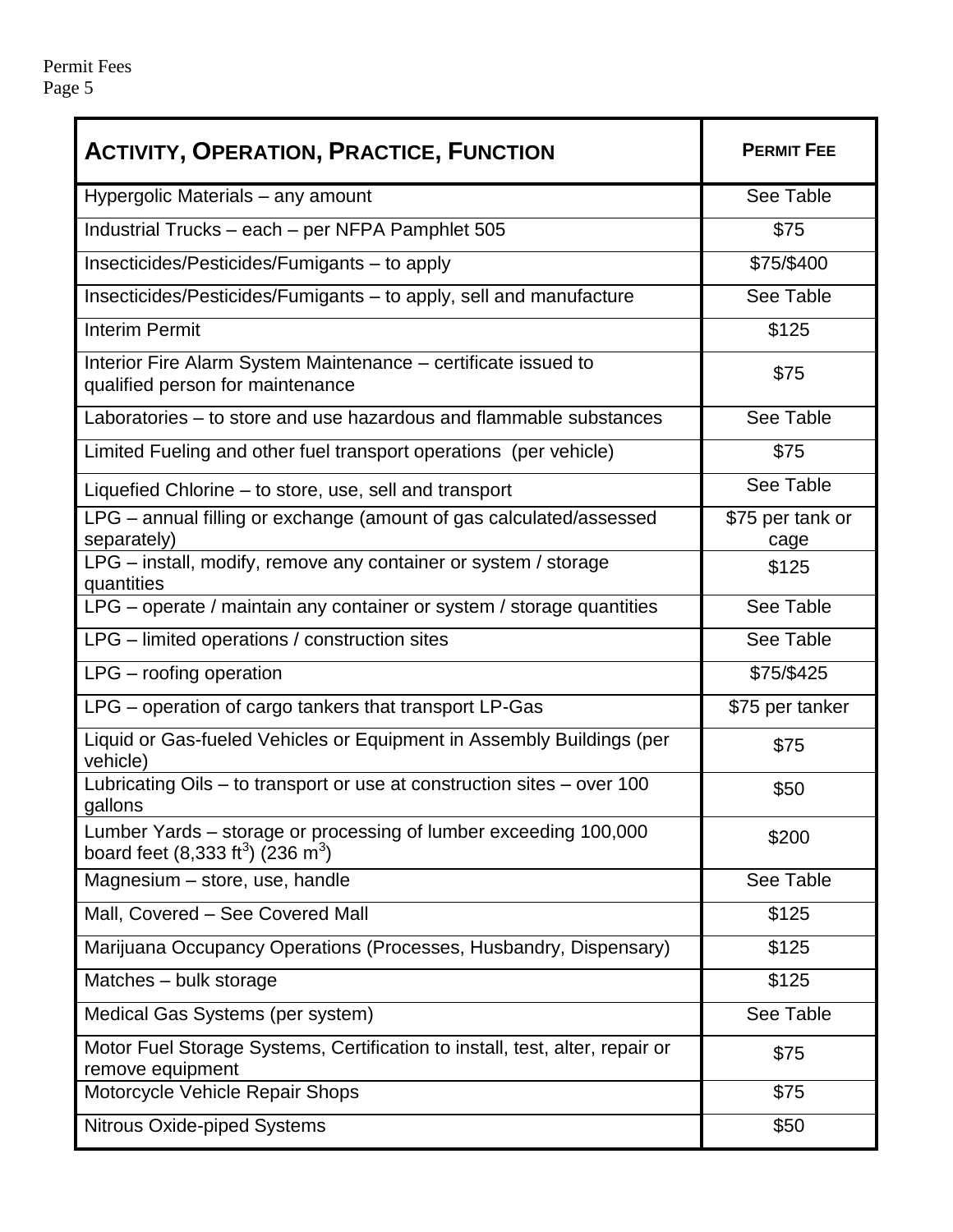| <b>ACTIVITY, OPERATION, PRACTICE, FUNCTION</b>                                               | <b>PERMIT FEE</b>                                                                                                         |
|----------------------------------------------------------------------------------------------|---------------------------------------------------------------------------------------------------------------------------|
| Occupant Load Increase (10% maximum – single date)                                           | \$200                                                                                                                     |
| Open Flame on Aircraft Fuel Servicing Ramp (Annual Permit)                                   | 1-9 Gates: \$300<br>10-19 Gates: \$575<br>20-29 Gates: \$825<br>30+ Gates: \$1,075<br>Service Provider:<br>\$300 Annually |
| Open Flame Equipment                                                                         | \$75/\$325                                                                                                                |
| <b>Open Flames and Torches</b>                                                               | \$75/\$325                                                                                                                |
| Organic Coating – manufacture of more than one gallon per day                                | See Table                                                                                                                 |
| Ovens, Industrial Baking or Drying                                                           | \$125                                                                                                                     |
| Ozone generator - per system                                                                 | \$125                                                                                                                     |
| Pallet Storage - Indoor (over 2,000 sq. ft.)                                                 | \$175                                                                                                                     |
| Pallet Storage – Outdoor (over 2,000 sq. ft.)                                                | \$175                                                                                                                     |
| Parade Floats – each (ground and airborne)                                                   | \$75                                                                                                                      |
| Places of Assembly - 150 - 299 people                                                        | \$100                                                                                                                     |
| Places of Assembly $-300 - 2,500$ people                                                     | \$200                                                                                                                     |
| Places of Assembly – more than 2,500 people                                                  | \$250                                                                                                                     |
| Plan Review – Development plan review (assessed in $\frac{1}{2}$ hour<br>increments)         | \$100 per<br>hour                                                                                                         |
| Plan Review – Pre-plan submittal consultation (assessed in $\frac{1}{2}$ hour<br>increments) | \$100 per<br>hour                                                                                                         |
| Plan Review - Hazardous Materials                                                            | \$100 per<br>hour                                                                                                         |
| Plan Review – Expedited plan reviews (assessed in $\frac{1}{2}$ hour increments)             | \$100 per<br>hour                                                                                                         |
| Plan Review - Subsequent plan submittals (third and subsequent<br>submittals)                | \$200                                                                                                                     |
| Plastic Foam Products (flammable) – storage over 1,000 pounds                                | \$50                                                                                                                      |
| Powder Coating – see Spray Booth, Spraying and Dipping                                       | \$75                                                                                                                      |
| <b>Pressure Vessels</b>                                                                      | \$50                                                                                                                      |
| Private Fire hydrant Systems - See Fire Hydrants and Valves (Private)                        | \$125                                                                                                                     |
| Pyrophoric Materials – any amount                                                            | See Table                                                                                                                 |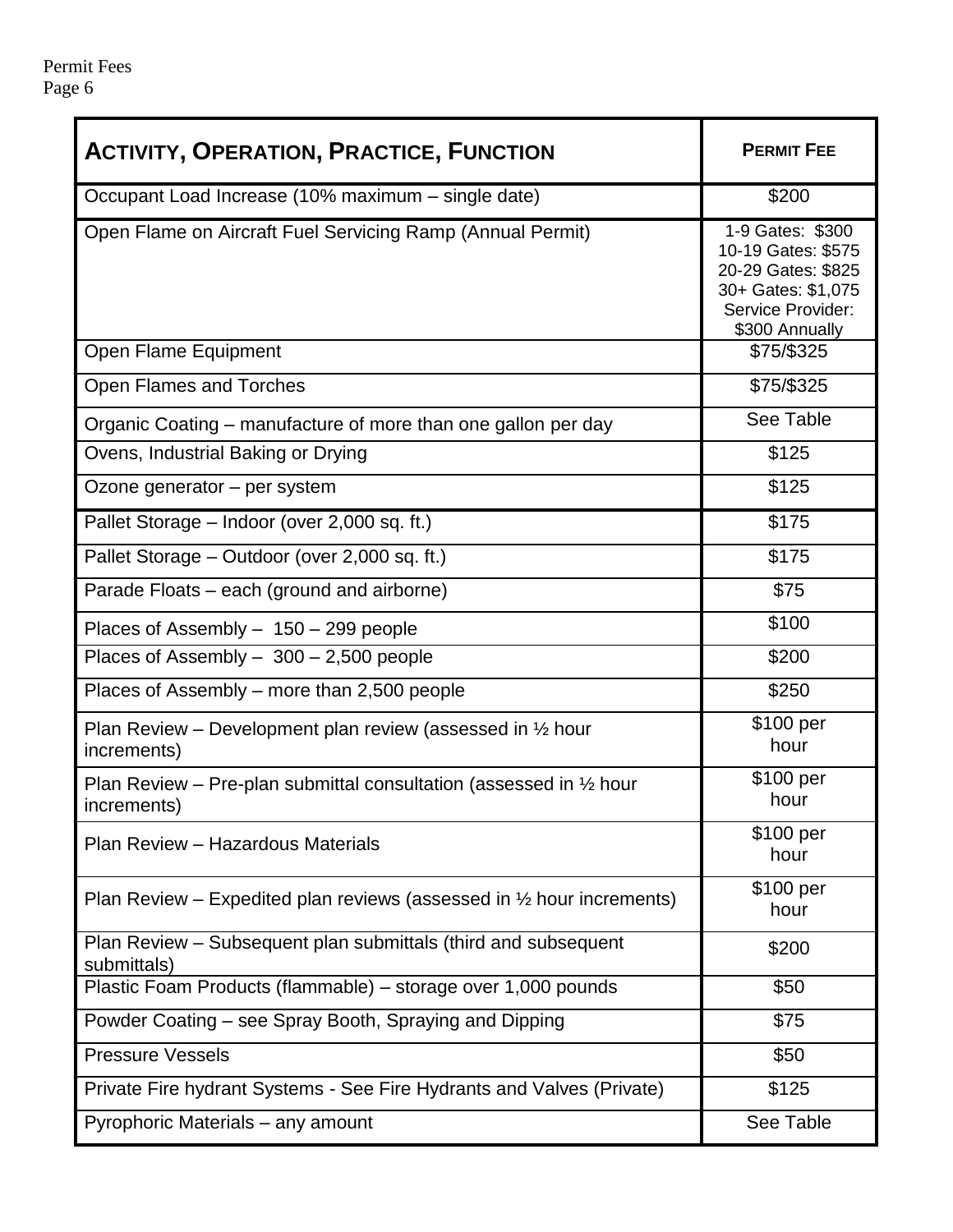| <b>ACTIVITY, OPERATION, PRACTICE, FUNCTION</b>                                                                                          | <b>PERMIT FEE</b>                                                               |
|-----------------------------------------------------------------------------------------------------------------------------------------|---------------------------------------------------------------------------------|
| <b>Pyrotechnic Event - After-hours Inspections</b>                                                                                      | 3-hour minimum<br>Mon-Fri; \$80/hr rate;<br>4-hour minimum<br>weekends/holidays |
| Pyrotechnic Event - Fog Machine                                                                                                         | \$75 Single use<br>\$125 Annual<br>permit                                       |
| Pyrotechnic Event - Indoor Pyro Show - \$125 Single Show/ \$250<br>Multiple Shows, Same Venue                                           | \$125/250                                                                       |
| Pyrotechnic Event - Outdoor Pyro Show                                                                                                   | \$350                                                                           |
| Pyrotechnic Event - Propane Effects                                                                                                     | See Table                                                                       |
| Pyrotechnic Event - Pyro Inspector during show (paid by promoter as<br>after-hours inspection)                                          | Indoor-1 Inspector<br>minimum<br>Outdoor - 2-4                                  |
| <b>Pyrotechnic Special Effects Material</b>                                                                                             | See Table                                                                       |
| Pyrotechnician - Certificate of Fitness                                                                                                 | \$75                                                                            |
| <b>Pyroxylin Plastics</b>                                                                                                               | See Table                                                                       |
| Radioactive Material - store, use, handle                                                                                               | See Table                                                                       |
| <b>Recycling Facilities</b>                                                                                                             | \$200                                                                           |
| Refrigeration Equipment - cold storage                                                                                                  | \$250                                                                           |
| Repair Garages and Motor Fuel-dispensing Facilities - See Service<br><b>Stations</b>                                                    | \$100                                                                           |
| <b>Reviewing Stands/ Grandstands</b>                                                                                                    | \$125                                                                           |
| Salvage Yard (not including compressed gases, flammable and<br>combustible liquids, hot work, spray painting)                           | \$125                                                                           |
| <b>Security Fence</b>                                                                                                                   | \$75                                                                            |
| Service Station - full service / self service (fuel calculated and<br>assessed separately)                                              | \$100                                                                           |
| Service Stations - fleet / private service (accompanied w/HMIS for new<br>and remodeled only) (fuel calculated and assessed separately) | \$75                                                                            |
| Special Conditional Permit (for special conditions, such as temporary<br>hazardous conditions, vacated areas, abandoned tanks, etc.)    | \$575                                                                           |
| Special Events - Places of Assembly - Any hazardous material or<br>process at temporary events                                          | See Table                                                                       |
| Special Events - Places of Assembly - Refueling operations at<br>temporary events in assembly occupancies                               | See Table                                                                       |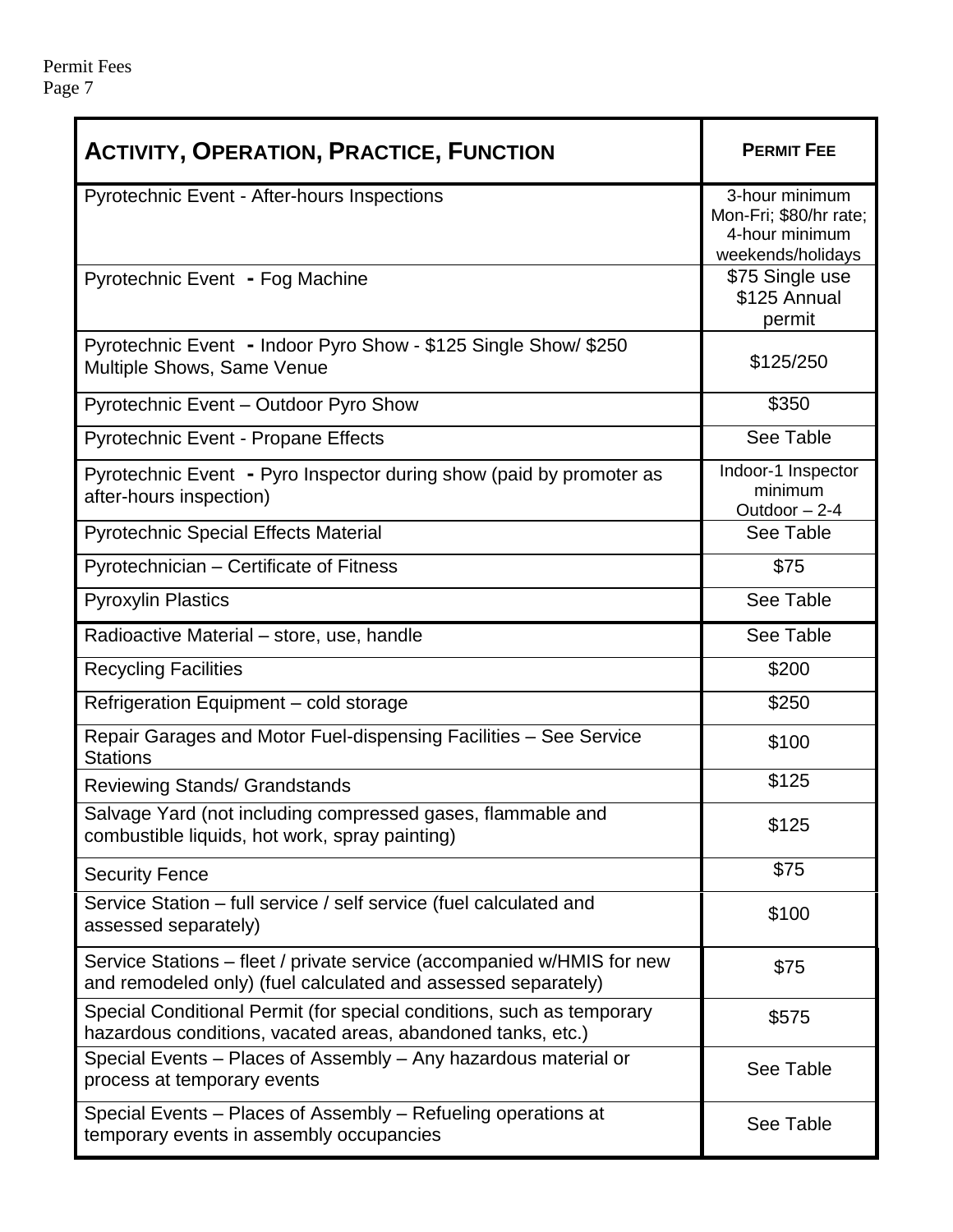| <b>ACTIVITY, OPERATION, PRACTICE, FUNCTION</b>                                                                     | <b>PERMIT FEE</b> |  |
|--------------------------------------------------------------------------------------------------------------------|-------------------|--|
| Special Events - Places of Assembly - Store, use, handle<br>compressed gases at temporary event                    | See Table         |  |
| Special Events - Places of Assembly - Store, use, handle<br>flammable or combustible liquids at temporary event    | See Table         |  |
| <b>Special Events within Existing Facilities</b>                                                                   | \$75              |  |
| Special Event - Submittal less than fourteen (14) days prior to event                                              | Double Fee        |  |
| Special Event (outdoor) with six (6) or more fuel-fired<br>cooking/heating units                                   | See Table         |  |
| <b>Special Extinguishing System</b>                                                                                | \$50              |  |
| <b>Special Fire Alarm System</b>                                                                                   | \$50              |  |
| Special Spray Application Projects-Interior of Structure-Flammable or<br><b>Combustible Finishes</b>               | \$75/\$425        |  |
| Spray Booth / Powder Coating – installation, including fire protection                                             | \$75              |  |
| system                                                                                                             |                   |  |
| Spraying - One time / one location                                                                                 | \$75              |  |
| Spraying - At various locations - Annual                                                                           | \$425             |  |
| Spraying and Dipping / Powder Coating (per booth)                                                                  | \$75              |  |
| \$75/\$425<br>Spraying - Water-based Finishes                                                                      |                   |  |
| Storage Containers - Temporary (less than 180 days)<br>\$50                                                        |                   |  |
| Storage Containers - Permanent (180 days or more)<br>\$75                                                          |                   |  |
| Storage of Scrap Tires and Tire By-products exceeding 2,500 cubic feet<br>$(71 \text{ m}^2)$                       | \$250             |  |
| Storage Tank, Flammable/Combustible - Dispensing System - install,<br>repair, alter, upgrade (per tank)            | \$100             |  |
| Storage Tank, Flammable/Combustible - remove/abandon in place<br>(annual fee) (per tank)                           | \$125             |  |
| Stored Electrical Energy Emergency / Standby Power Systems (non-<br>battery systems)                               | \$75              |  |
| Sulphur / Sulphur Chloride - to store, sell or use                                                                 | See Table         |  |
| Supervising Station/Central Station – to receive fire alarm signals from a<br>protected property                   | \$575             |  |
| Supervising Station/Central Station Personnel – to carry out the<br>responsibilities of a central station operator | \$75              |  |
| Tanks, Change of Content                                                                                           | \$125             |  |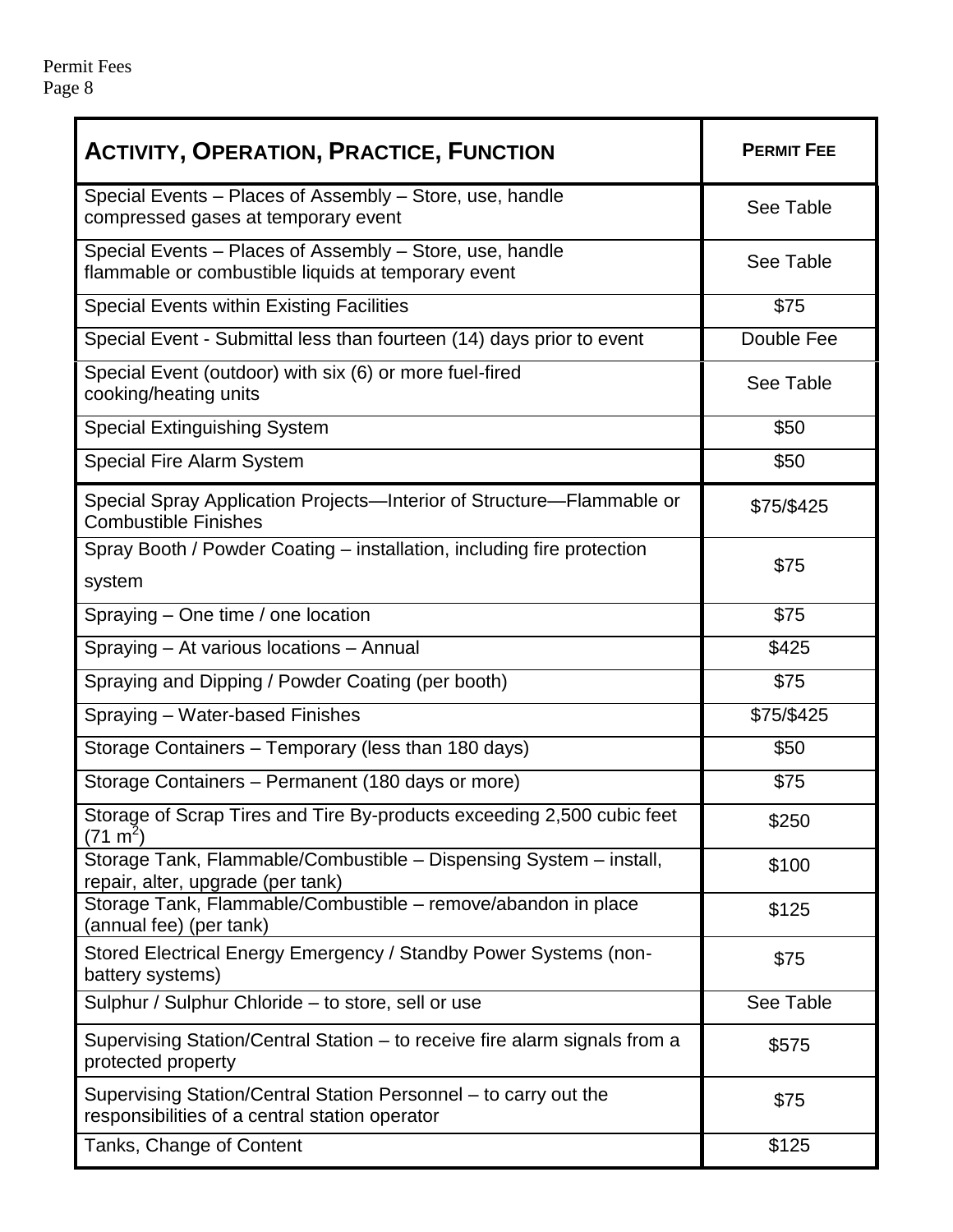| <b>ACTIVITY, OPERATION, PRACTICE, FUNCTION</b>                                                            | <b>PERMIT FEE</b>      |
|-----------------------------------------------------------------------------------------------------------|------------------------|
| Temporary Generator (Fuel calculated and assessed separately)                                             | \$75                   |
| <b>Temporary Fire Standpipe</b>                                                                           | \$75                   |
| Temporary Heating Appliance - Electric, Natural Gas or LPG, plus<br>amount of LPG use                     | \$75                   |
| Tents or air-supported structures having an area of 201-999 square feet                                   | \$100                  |
| Tents or air-supported structures having an area of 1000 – 4999 square<br>feet                            | \$125                  |
| Tents or air-supported structures having an area of 5000 square feet or<br>more                           | \$250                  |
| Tents - multiple                                                                                          | <b>Additional \$25</b> |
| Tents with Heat and / or Cooking                                                                          | Additional \$50        |
| Tire Rebuilding / Recapping                                                                               | \$75                   |
| Tire Storage – more than 2,500 cubic feet                                                                 | \$250                  |
| Trailer, Permanent (for human occupancy) - 180 days or more                                               | \$125                  |
| Trailer, Temporary (for human occupancy) – less than 180 days                                             | \$75                   |
| Training Fees - Building Evacuation Exercise - high-rise building                                         | \$300                  |
| Training Fees - Building Evacuation Exercise - non-high-rise building<br>\$200                            |                        |
| Training Fees - Building Management Emergency Procedures<br>Certification Training (per person)           | \$175                  |
| Training Fees - Fire Extinguisher training - 2 hours (does not include<br>extinguisher) – limit 5 persons | \$200                  |
| Training Fees - Fire Safety Public Education Presentation                                                 | \$175                  |
| Training Fees - Floor Warden - limit 5 persons                                                            | \$175                  |
| Training Fees - Hazardous Material Closure Plan                                                           | \$125                  |
| Training Fees - Hazardous Materials Inventory Statement<br>Training (2 hours) – limit 5 persons           | \$175                  |
| Training Fees - Hazardous Materials Management Plan (2 hours) - limit<br>5 persons                        | \$175                  |
| Training Fees - Hazardous Material Release Mitigation Training<br>(2 hours) – limit 10 persons            | \$200                  |
| Training Fees - Hazardous Waste Generator Contingency Plan<br>(2 hours) – limit 5 persons                 | \$175                  |
| Training Fees - Safety and Evacuation Training (2 hours) - limit 10<br>persons                            | \$200                  |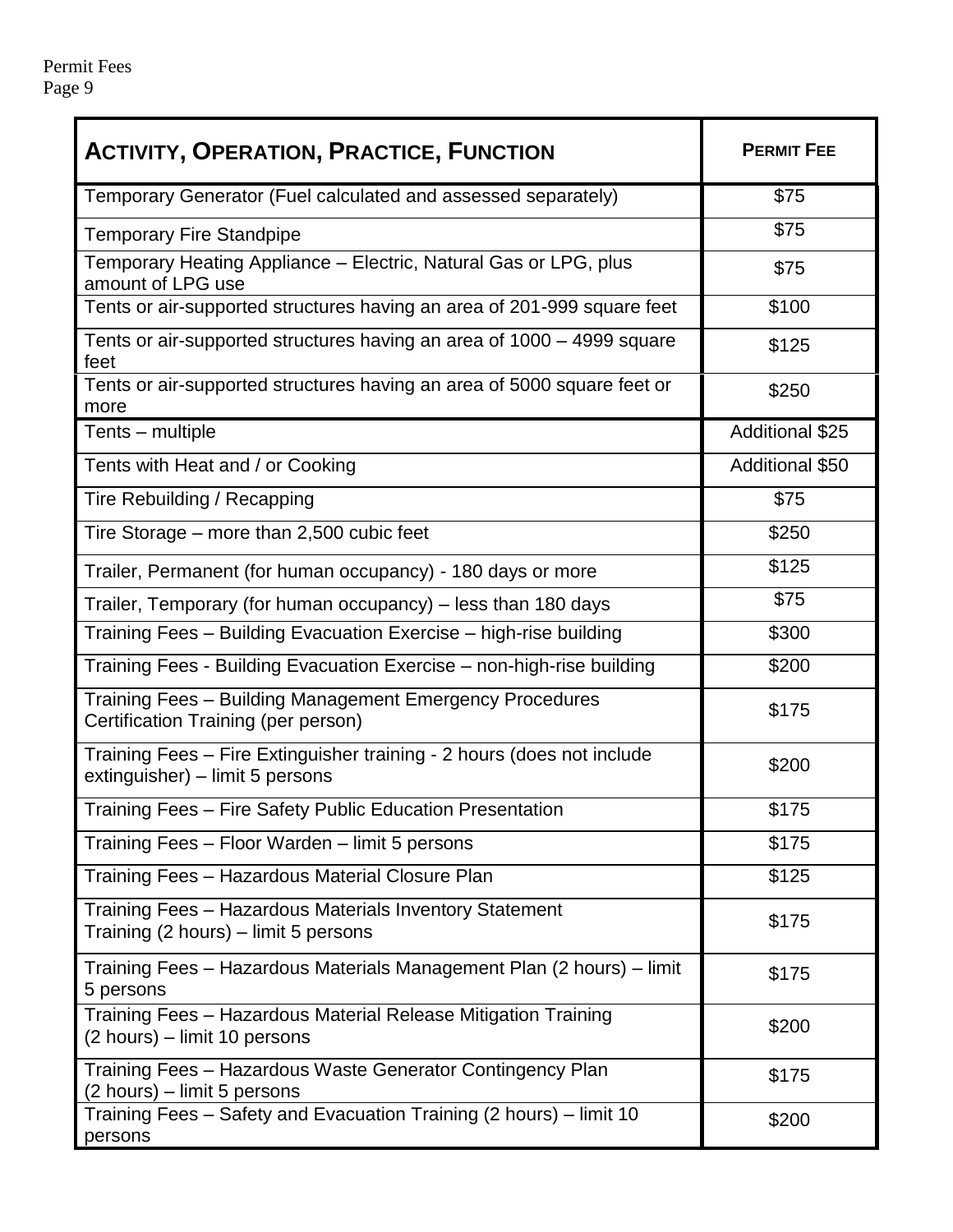| <b>ACTIVITY, OPERATION, PRACTICE, FUNCTION</b>                                             | <b>PERMIT FEE</b> |
|--------------------------------------------------------------------------------------------|-------------------|
| Underground Hazardous Material Storage Tanks                                               | \$125             |
| Underground Spaces – Inspection and certification of underground space                     | \$125             |
| Varnishes                                                                                  | See Table         |
| Waste Material Handling Plant                                                              | \$125             |
| <b>Waste Oil Heaters</b>                                                                   | \$175             |
| Waste Receptacles – Capacity greater than twenty (20) cubic feet                           | \$50              |
| Waxes – Store, sell or use – more than 400 pounds                                          | \$75              |
| Wood Products – in excess of 200 cubic feet                                                | \$125             |
| Wooden Packing Boxes, Cases and Barrels (empty) – storage of<br>more than 2,000 cubic feet | \$75              |
| <b>Woodworking Operations</b>                                                              | \$125             |

### **AEROSOL (48), COMBUSTIBLE FIBER (8), COMPRESSED GAS (10), CRYOGENIC (11), EXPLOSIVE (13), FLAMMABLE / COMBUSTIBLE LIQUID (15), AND HAZARDOUS MATERIALS (26) PERMIT FEE CALCULATION TABLE**

| <b>Number of Units</b> | <b>PERMIT FEE</b>                                                                                                             |
|------------------------|-------------------------------------------------------------------------------------------------------------------------------|
| 1 to 10                | \$175.00 for the first unit plus \$5.55 for each<br>additional unit or fraction thereof up to and including<br>10 units       |
| 11 to 50               | \$225.00 for the first 10 units plus \$1.25 for each<br>additional unit or fraction thereof up to and including<br>50 units   |
| 51 to 100              | \$275.00 for the first 50 units plus \$1.50 for each<br>additional unit or fraction thereof up to and including<br>100 units  |
| 101 to 200             | \$350.00 for the first 100 units plus \$1.25 for each<br>additional unit or fraction thereof up to and including<br>200 units |
| 201 to 500             | \$475.00 for the first 200 units plus \$0.58 for each<br>additional unit or fraction thereof up to and including<br>500 units |
| 501 and more           | \$650.00                                                                                                                      |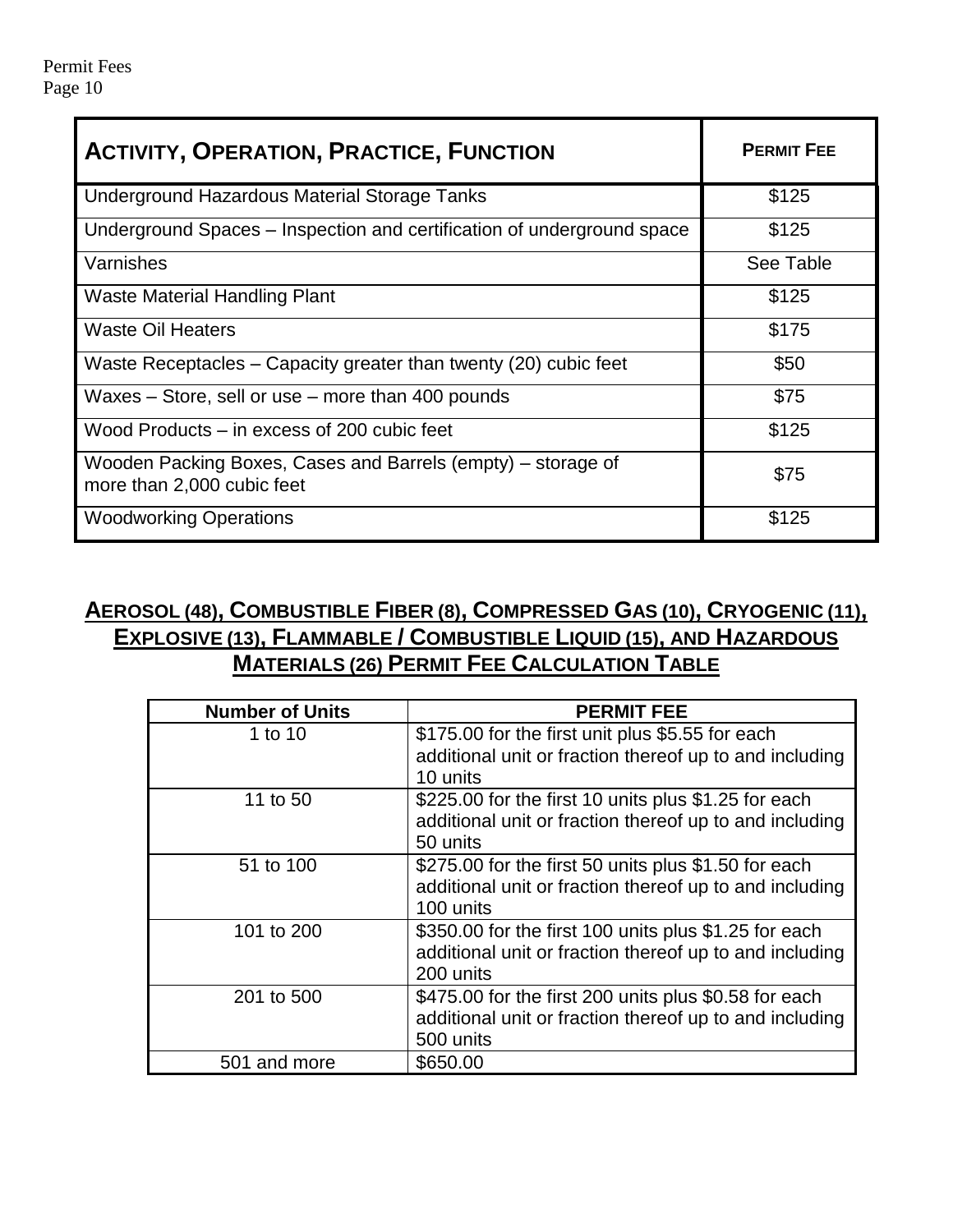# **BATTERY SYSTEMS (STORED POWER SUPPLY SYSTEMS) - TYPE 64 AND 64.2**

| <b>Gallons of Electrolyte</b> | <b>PERMIT FEE</b>                                       |
|-------------------------------|---------------------------------------------------------|
| 10 to 50                      | \$225.00 for the first 10 gallons plus \$1.25 for each  |
|                               | additional gallon or fraction thereof up to and         |
|                               | including 50 gallons                                    |
| 51 to 100                     | \$275.00 for the first 50 gallons plus \$1.50 for each  |
|                               | additional gallon or fraction thereof up to and         |
|                               | including 100 gallons                                   |
| 101 to 200                    | \$350.00 for the first 100 gallons plus \$1.25 for each |
|                               | additional gallon or fraction thereof up to and         |
|                               | including 200 gallons                                   |
| 201 to 500                    | \$475.00 for the first 200 gallons plus \$0.58 for each |
|                               | additional gallon or fraction thereof up to and         |
|                               | including 500 gallons                                   |
| 501 and more                  | \$650.00                                                |

# **LIQUEFIED PETROLEUM GAS – TYPE 31**

| <b>LIQUEFIED PETROLEUM</b><br>GAS (LPG)                    | Number of<br><b>Pounds</b> | <b>PERMIT FEE</b>                                                                                                                    |
|------------------------------------------------------------|----------------------------|--------------------------------------------------------------------------------------------------------------------------------------|
|                                                            | 1 to 100                   | \$125.00 for the first pound plus<br>\$0.75 for each additional pound or<br>fraction thereof up to and including<br>100 pounds       |
| LP gas - storage, use and<br>handling inside or outside of | 101 to 500                 | \$200.00 for the first 100 pounds plus<br>\$0.25 for each additional pound or<br>fraction thereof up to and including<br>500 pounds  |
| buildings – any amount<br>requires a permit                | 501 to 1500                | \$300.00 for the first 500 pounds plus<br>\$0.35 for each additional pound or<br>fraction thereof up to and including<br>1500 pounds |
|                                                            | 1501 and<br>more           | \$650.00                                                                                                                             |
| <b>Mushroom Heater</b>                                     |                            | \$75 ea/\$200 annual                                                                                                                 |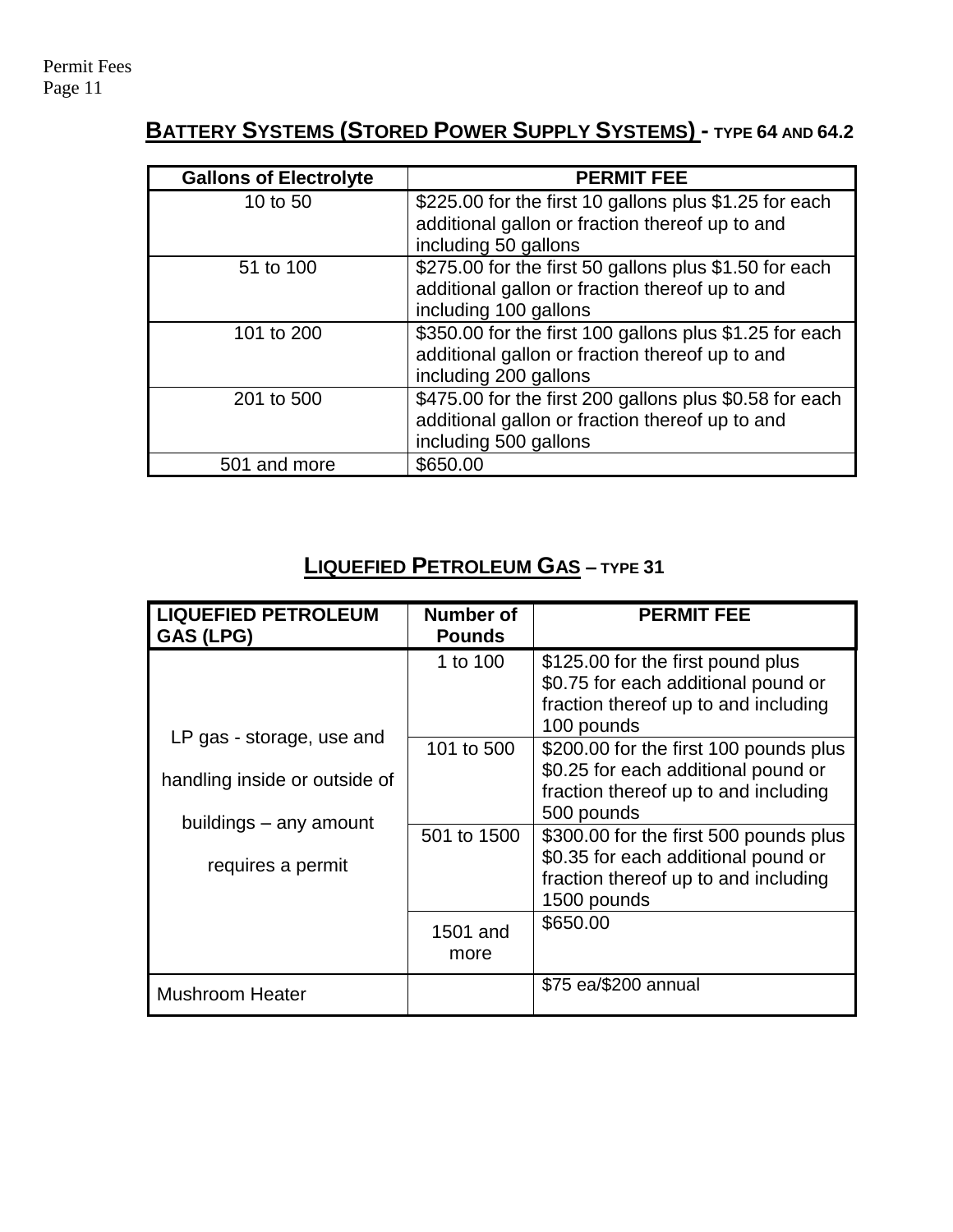# **TABLE – PERMIT LEVEL AMOUNTS AND EQUIVALENT UNITS**

Aggregate quantities at or above these levels will require a hazardous materials permit.

### **AEROSOLS – TYPE 48**

| Levels 1, 2 and 3<br>$300$ lbs. = 1 unit |
|------------------------------------------|
|------------------------------------------|

### **COMBUSTIBLE FIBERS – TYPE 8**

| Loose | 100 cu. ft. $=$ 1 unit  |
|-------|-------------------------|
| Baled | 1000 cu. ft. $=$ 1 unit |

### **COMPRESSED AND LIQUEFIED GASES (NOT CRYOGENIC) – TYPE 10**

| <b>STATE:</b><br><b>TYPE OF HAZARD:</b>      | <b>Gaseous</b><br>(cubic feet at NTP)                  | <b>Liquified</b><br>(lbs)                                      |
|----------------------------------------------|--------------------------------------------------------|----------------------------------------------------------------|
| <b>BIOHAZARD</b>                             | Any amount requires permit<br>10 cubic feet $=$ 1 unit | Any amount requires permit<br>$2$ lbs = 1 unit                 |
| <b>CARCINOGEN</b>                            | 200 cubic feet $=$ 1 unit                              | $37$ lbs = 1 unit                                              |
| <b>CORROSIVE</b>                             | 200 cubic feet $=$ 1 unit                              | $37$ lbs = 1 unit                                              |
| <b>FLAMMABLE (NOT LPG)</b>                   | 200 cubic feet $=$ 1 unit                              | $37$ lbs = 1 unit                                              |
| <b>HIGHLY TOXIC</b>                          | Any amount requires permit<br>10 cubic feet $=$ 1 unit | Any amount requires permit<br>$2 \text{ lbs} = 1 \text{ unit}$ |
| <b>INERT</b>                                 | 6,000 cubic feet $=$ 1 unit                            | 1,100 $\text{lbs} = 1$ unit                                    |
| <b>IRRITANT</b>                              | 200 cubic feet $=$ 1 unit                              | $37$ lbs = 1 unit                                              |
| <b>OXIDIZER (INCLUDING</b><br><b>OXYGEN)</b> | 504 cubic feet $=$ 1 unit                              | $50$ lbs = 1 unit                                              |
| <b>OTHER HEALTH HAZARDS</b>                  | 650 cubic feet $=$ 1 unit                              | $120$ lbs = 1 unit                                             |
| <b>PYROPHORIC</b>                            | Any amount requires permit<br>10 cubic feet $=$ 1 unit | Any amount requires permit<br>$2 \text{ lbs} = 1 \text{ unit}$ |
| <b>SENSITIZER</b>                            | 200 cubic feet $=$ 1 unit                              | $37$ lbs = 1 unit                                              |
| <b>SIMPLE ASPHYXIANT</b>                     | 6,000 cubic feet $=$ 1 unit                            | 1,100 $\text{lbs} = 1$ unit                                    |
| <b>TOXIC</b>                                 | Any amount requires permit<br>10 cubic feet $=$ 1 unit | Any amount requires permit<br>$2 \text{ lbs} = 1 \text{ unit}$ |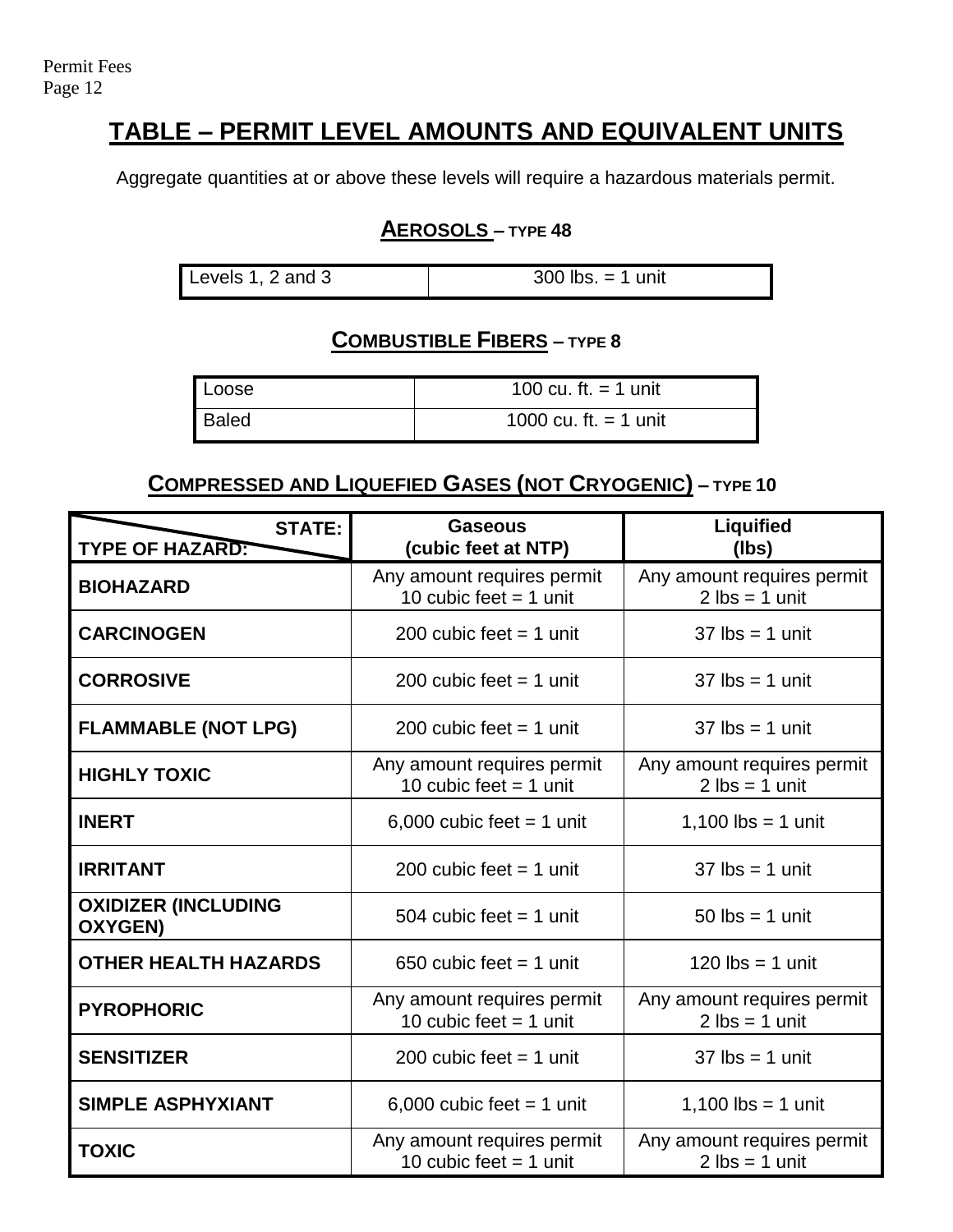Permit Fees Page 13

| <b>STATE:</b>              | <b>Gaseous</b>                                         | <b>Liquified</b>                                               |
|----------------------------|--------------------------------------------------------|----------------------------------------------------------------|
| <b>TYPE OF HAZARD:</b>     | (cubic feet at NTP)                                    | (lbs)                                                          |
| <b>UNSTABLE (REACTIVE)</b> | Any amount requires permit<br>10 cubic feet $=$ 1 unit | Any amount requires permit<br>$2 \text{ lbs} = 1 \text{ unit}$ |

| <b>RADIOACTIVE COMPRESSED GAS</b> |                                                       |  |
|-----------------------------------|-------------------------------------------------------|--|
| Not sealed                        | Any amount requires permit<br>1 microcurie = $1$ unit |  |
| Sealed                            | Any amount requires permit<br>1 millicurie = 1 unit   |  |

### **COMPRESSED NATURAL GAS – TYPE 10**

**REFER TO COMPRESSED AND LIQUEFIED GASES – FLAMMABLE**

#### **CRYOGENICS – TYPE 11**

| <b>CRYOGENIC MATERIALS</b>                 | <b>INSIDE</b>                                      | <b>OUTSIDE</b>                                        |
|--------------------------------------------|----------------------------------------------------|-------------------------------------------------------|
| <b>Flammable</b>                           | 1 gallon = $1$ unit                                | $60$ gallons = 1 unit                                 |
| Inert / Nonflammable                       | $60$ gallons = 1 unit                              | $500$ gallons = 1 unit                                |
| Oxidizer (includes oxygen)                 | 10 gallons $=$ 1 unit                              | $50$ gallons = 1 unit                                 |
| Physical or Health Hazard Not<br>Indicated | Any amount requires permit.<br>1 gallon = $1$ unit | Any amount requires<br>permit.<br>1 gallon = $1$ unit |

#### **EXPLOSIVES – TYPE 13**

| <b>EXPLOSIVE OR POTENTIALLY</b><br><b>EXPLOSIVE / BLASTING AGENTS</b> | Any amount requires permit $\setminus$ 1 lb. = 1 unit |
|-----------------------------------------------------------------------|-------------------------------------------------------|
|-----------------------------------------------------------------------|-------------------------------------------------------|

### **FLAMMABLE / COMBUSTIBLE LIQUIDS – TYPE 15**

| <b>FLAMMABLES / COMBUSTIBLE LIQUIDS</b> | <b>INSIDE</b>                          | <b>OUTSIDE</b>         |
|-----------------------------------------|----------------------------------------|------------------------|
| Class I-A, I-B, I-C                     | $30$ gallons = 1 unit                  | $60$ gallons = 1 unit  |
| Class II, III-A                         | $60$ gallons = 1 unit                  | 120 gallons = 1 unit   |
| <b>Class III-B</b>                      | $\vert$ 1,000 gallons = 1 unit $\vert$ | 1,000 gallons = 1 unit |

### **HAZARDOUS MATERIALS – TYPE 26**

| Any amount requires permit<br><b>BIOHAZARDS</b><br>1 gallon / 10 lbs. $=$ 1 unit |
|----------------------------------------------------------------------------------|
|----------------------------------------------------------------------------------|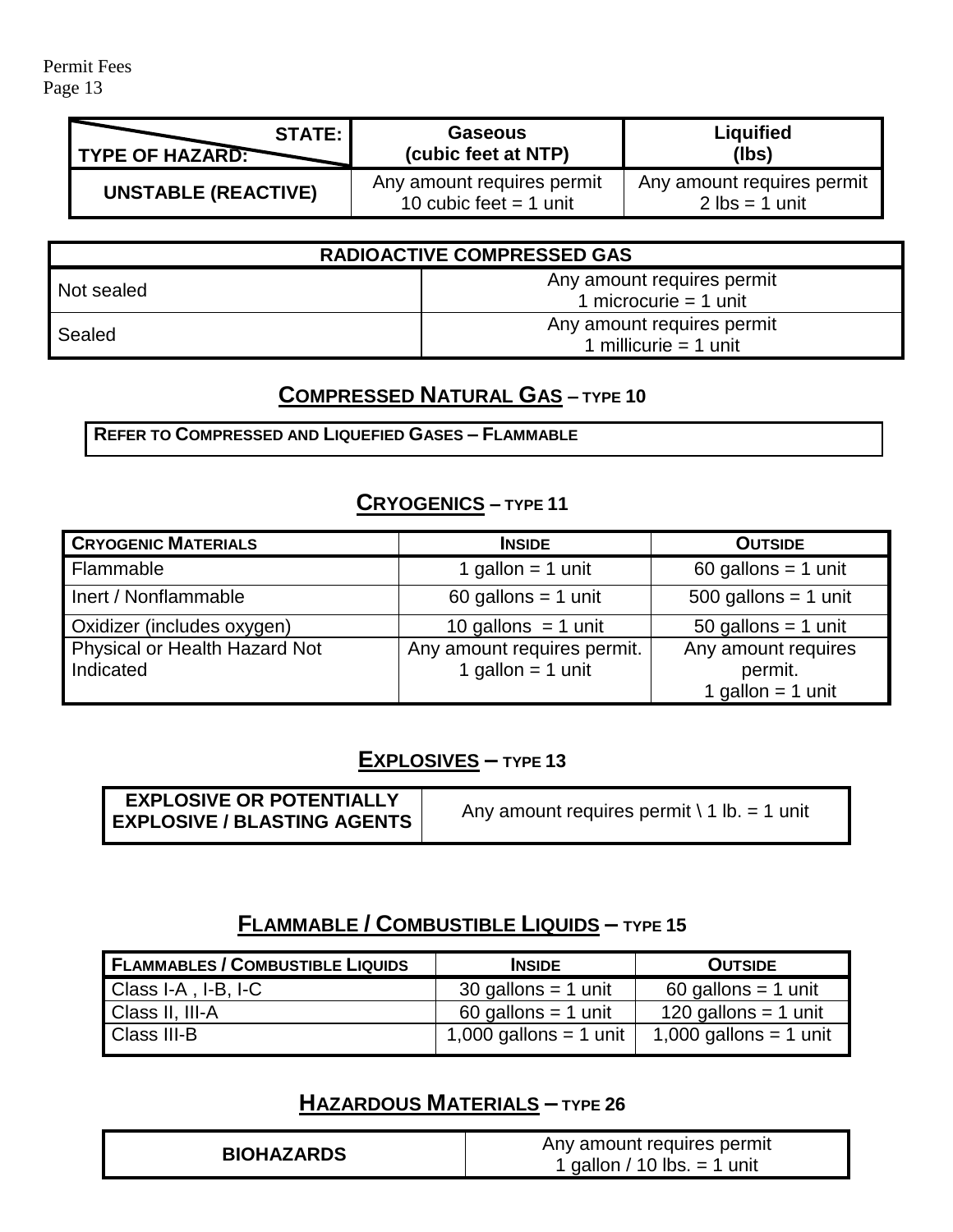$\overline{a}$ 

| <b>CARCINOGENS - LIQUIDS / SOLIDS</b> | 1 gallon / 10 lbs. = 1 unit      |
|---------------------------------------|----------------------------------|
| <b>CORROSIVES – LIQUIDS / SOLIDS</b>  | 55 gallons / 550 lbs. $=$ 1 unit |

| <b>FLAMMABLE SOLIDS</b> | <b>INSIDE</b>       | <b>OUTSIDE</b>      |
|-------------------------|---------------------|---------------------|
| <b>Flammable Solid</b>  | 100 lbs. $=$ 1 unit | 100 lbs. $=$ 1 unit |

**IRRITANT – LIQUIDS / SOLIDS** 65 gallons / 550 lbs. = 1 unit

| <b>ORGANIC PEROXIDES - LIQUIDS / SOLIDS</b> |                                                        |
|---------------------------------------------|--------------------------------------------------------|
| Unclassified, Detonable (UD)                | Any amount requires permit<br>10 $\text{lbs} = 1$ unit |
| <b>Class 1 &amp; 2</b>                      | Any amount requires permit<br>10 $\text{lbs} = 1$ unit |
| Class 3                                     | 10 $\text{lbs} = 1$ unit                               |
| Class 4                                     | $20$ lbs. = 1 unit                                     |
| Class 5                                     | No permit required                                     |

| <b>OTHER HEALTH HAZARDS -</b> |  |  |
|-------------------------------|--|--|
| <b>LIQUIDS / SOLIDS</b>       |  |  |

**LIQUIDS / SOLIDS** 55 gallons /550 lbs. = 1 unit

| <b>OXIDIZING - LIQUIDS / SOLIDS</b> |                                                 |
|-------------------------------------|-------------------------------------------------|
| Class 4                             | Any amount requires permit - 10 lbs. $=$ 1 unit |
| Class 3                             | 10 lbs. $=$ 1 unit                              |
| Class 2                             | 100 lbs. $=$ 1 unit                             |
| Class 1                             | 550 $\text{lbs} = 1$ unit                       |

**PYROPHORIC - LIQUIDS / SOLIDS** | Any amount requires permit- 10 lbs. = 1 unit

| <b>RADIOACTIVE MATERIALS</b> |                                                       |
|------------------------------|-------------------------------------------------------|
| Not sealed                   | Any amount requires permit<br>1 microcurie = $1$ unit |
| Sealed                       | Any amount requires permit<br>1 millicurie = $1$ unit |

| 55 gallon/550 lbs. $=$ 1 unit |
|-------------------------------|
|                               |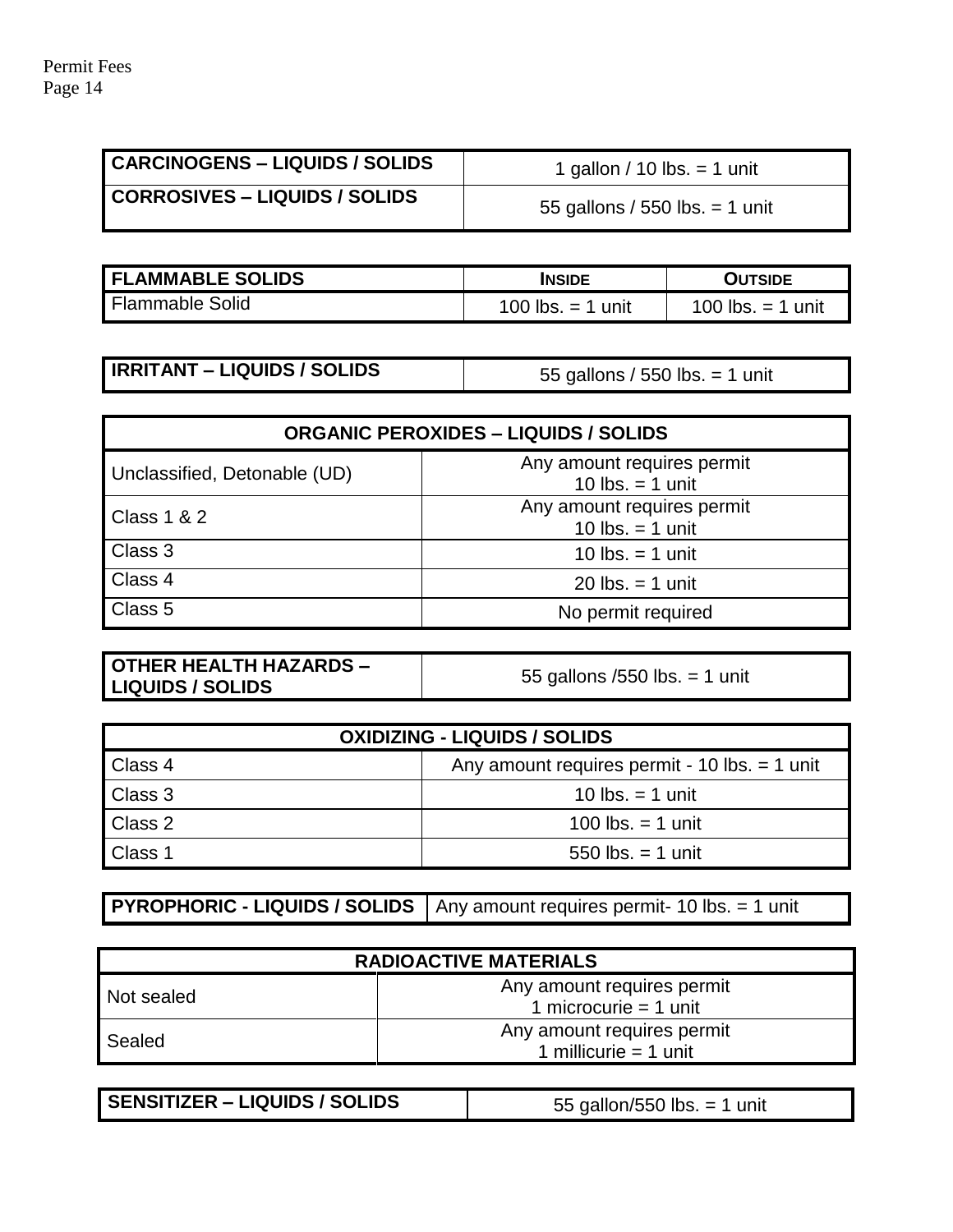| <b>TOXIC LIQUIDS / SOLIDS</b> | Any amount requires permit             |
|-------------------------------|----------------------------------------|
|                               | 10 $\mathsf{lbs}$ .<br>ı unit<br>$= 1$ |

| <b>HIGHLY TOXIC - LIQUIDS / SOLIDS</b> | Any amount requires permit |
|----------------------------------------|----------------------------|
|                                        | 10 lbs. $=$ 1 unit         |

| <b>UNSTABLE (REACTIVE) - LIQUIDS / SOLIDS</b> |                                                  |
|-----------------------------------------------|--------------------------------------------------|
| Class 4 & Class 3                             | Any amount requires permit<br>10 lbs. $=$ 1 unit |
| Class 2                                       | 10 lbs. $=$ 1 unit                               |
| Class 1                                       | 100 lbs. $=$ 1 unit                              |

| <b>WATER REACTIVE - LIQUIDS / SOLIDS</b> |                                                |
|------------------------------------------|------------------------------------------------|
| Class 3                                  | Any amount requires permit<br>10 $lb = 1$ unit |
| Class 2                                  | 50 lbs. $=$ 1 unit                             |
| Class 1                                  | 100 lbs. $=$ 1 unit                            |

# **INDOOR / OUTDOOR PYROTECHNIC EVENTS / SHOWS – TYPE 14**

| <b>PRODUCTIONS WITH VALUATION OF LESS THAN \$500 EACH</b>            |                                |  |
|----------------------------------------------------------------------|--------------------------------|--|
| <b>INDOOR</b>                                                        |                                |  |
| Single Show - Pre-approved Show*                                     | \$125                          |  |
| Same Venue - Multiple Shows<br>Pre-approved Show *                   | \$250                          |  |
| <b>OUTDOOR</b>                                                       |                                |  |
| Single Show or Multiple Shows - Same<br>Venue<br>Pre-approved Show * | \$350                          |  |
| <b>Propane Effect</b>                                                | Add \$50                       |  |
| <b>Fire Dancer</b>                                                   | \$50 ea. / \$150 annual        |  |
| Fog Machine                                                          | \$75 single use / \$125 annual |  |

\*D.F.D. Pyrotechnics Regulator required